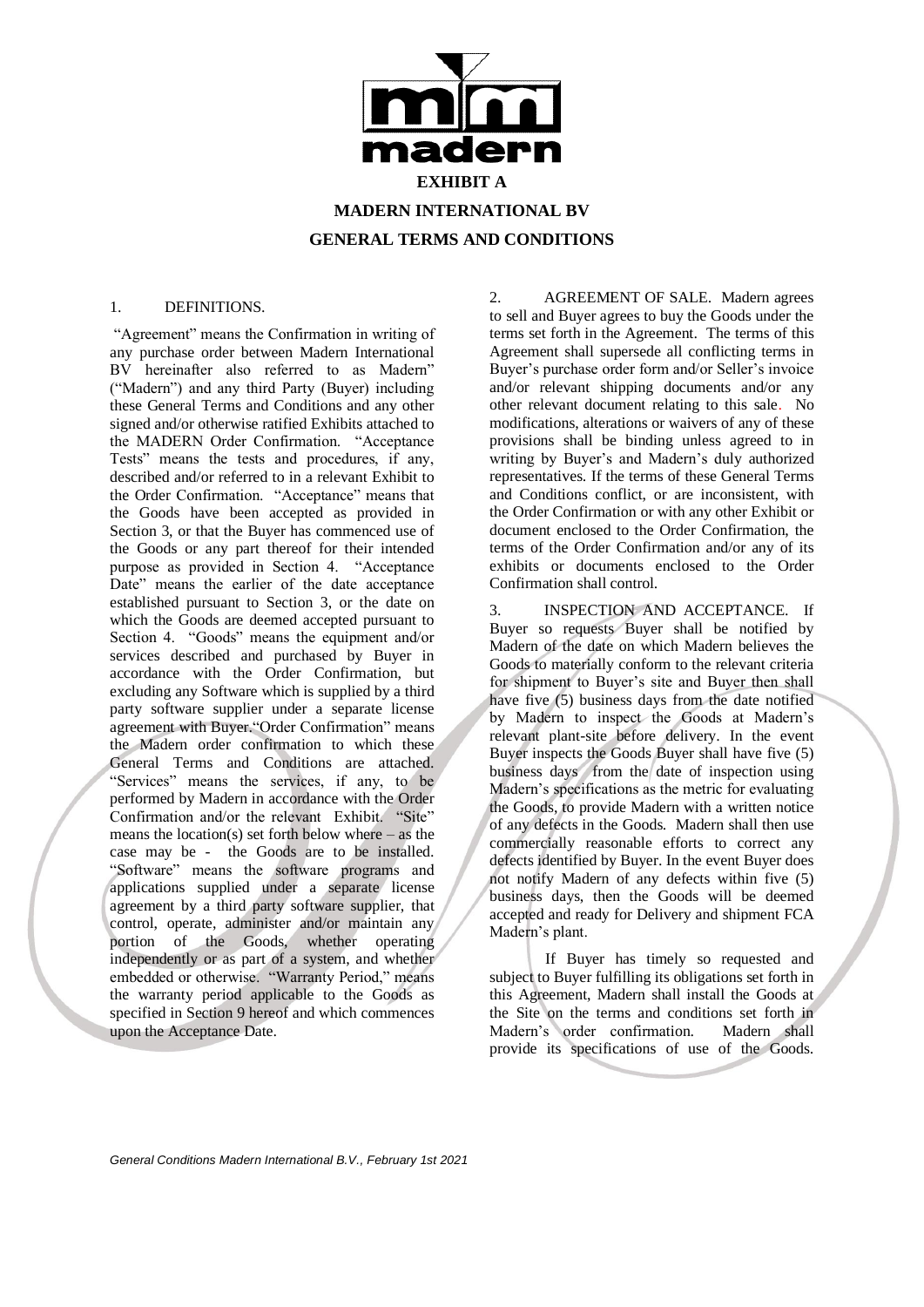

Madern shall perform the Acceptance Tests, if any,<br>listed in the relevant Exhibit. When Madern listed in the relevant Exhibit. believes that the Goods and installation materially conform to the Acceptance criteria as defined in the relevant Exhibit, Buyer shall be so notified. Buyer shall have fifteen (15) business days from the date of such notification to provide Madern with written notice of any defects in the Goods and/or their installation. If Buyer discovers any damage or defects Buyer shall within such fifteen (15) days period notify Madern in writing of any damage to or defects in the Goods, specifying in detail the nature of such damage or defects. If Madern agrees with Buyer's notice, Madern will use commercially reasonable efforts to correct said defects. If Madern does not agree with Buyer's notice, the parties shall negotiate in good faith to resolve Buyer's objections. Buyer will be deemed to have accepted the Goods if written notice of damage or defects is not sent to Madern within this fifteen (15) day period.

If Madern does not install the Goods and Buyer has not inspected the Goods prior to shipment FCA from Madern's plant, Buyer shall inspect the Goods for damages or defects within fifteen (15) days after receipt of the Goods at the Site. Buyer shall use Madern's specifications as the metric for evaluating the Goods. If Buyer discovers any damage or defects, Buyer will, within such fifteen (15) day period, notify Madern in writing of any damage to or defects in the Goods, specifying in detail the nature of such damage or defects. If Madern agrees with Buyer's notice, Madern will use commercially reasonable efforts to correct said defects. If Madern does not agree with Buyer's notice, the parties shall negotiate in good faith to resolve Buyer's objections. Buyer will be deemed to have Accepted the Goods if written notice of damage or defects is not sent to Madern within this fifteen (15) day period.

4. BENEFICIAL USE. If Buyer commences use of the Goods or any portion of the Goods for

their intended purpose, other than for the express purpose of training or testing as mutually agreed upon by Madern and Buyer in writing prior to Acceptance, the Goods or the applicable portion of the Goods shall be deemed accepted by Buyer. The Warranty Period for the Goods shall be deemed to have commenced concurrently with the use of the Goods or the applicable portion of the Goods for their intended purpose.

5. BUYER'S OBLIGATIONS. Madern's obligations under this Agreement are contingent upon Buyer fulfilling its obligations hereunder. Buyer shall at no charge: prepare the Site in accordance with Madern's instructions in a timely manner; provide access to the Site necessary to install the Goods; provide reasonable and secure working space and facilities, including heat, light, ventilation, adequate electric current and outlets; provide cranes, hoists, personnel necessary to offload, unpack and install the Goods; ensure that the flooring has sufficient load bearing capacity to support the Goods; deliver timely, accurate, up to date information reasonably requested by Madern; respond in a timely manner to any reasonable Madern request in connection with progression of the installation and testing; be responsible for compliance with environmental requirements on the Site; provide Madern with all legal, administrative, technical and other requirements applicable to delivery, installation and safety at least thirty (30) days before the Goods are delivered to the carrier; and secure all permits, consents, licenses or government approvals required for installation of the Goods. Failure of Buyer to timely meet these obligations shall be cause for adjustment to the schedule, contract prices and other terms of this Agreement.

6. PRICES. The prices for the Goods and/or the (Installation) Services and/or any Buyer training, and/or any technical support and/or any other performance by Seller purchased by Buyer under this Agreement are itemized separately in the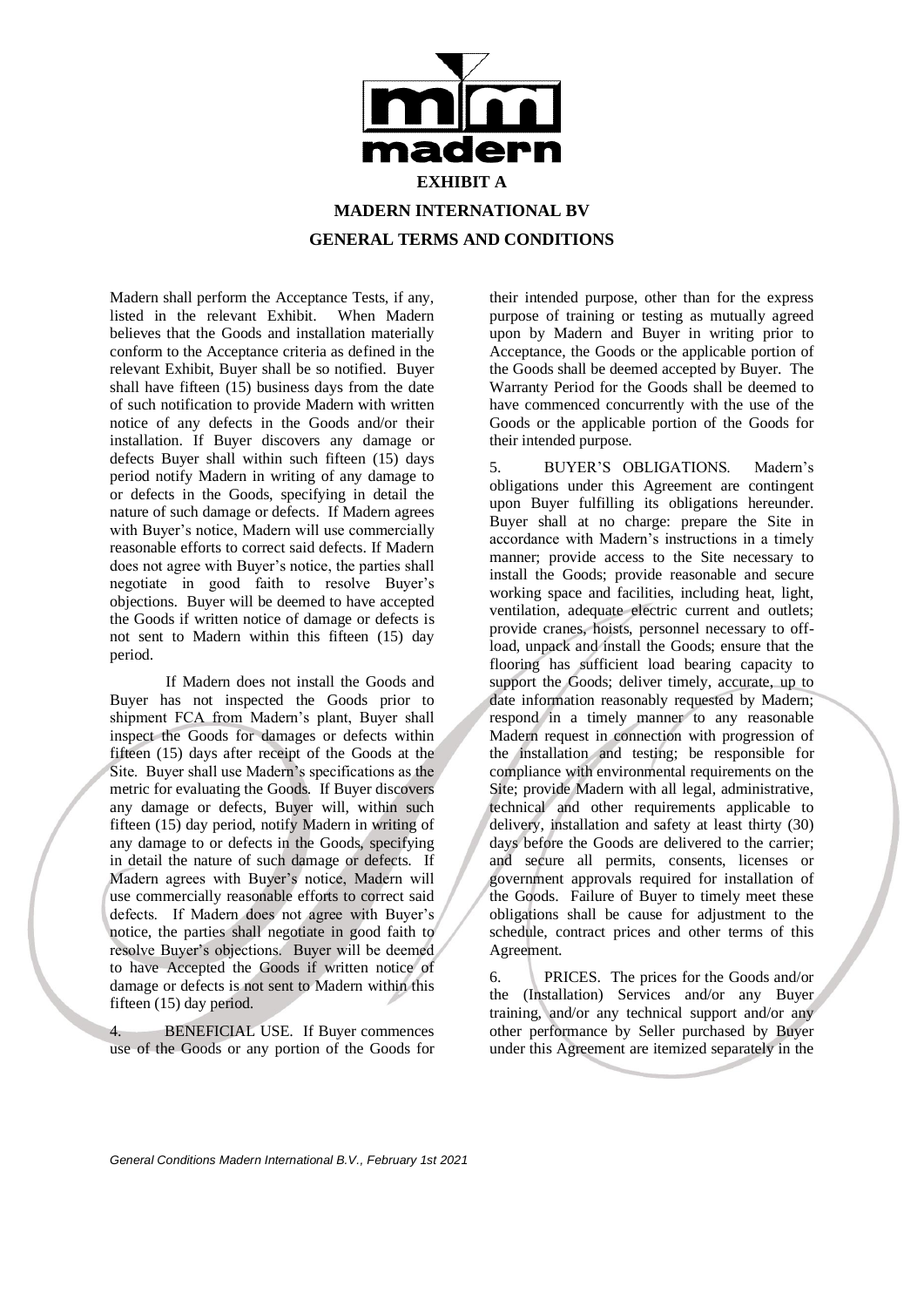

Order Confirmation. Unless expressly agreed otherwise, all prices are in EURO's and do not include any sales, use, excise, property or any other taxes or charges imposed by any government or any governmental authority applicable to sales, use, or delivery of the Goods or any components thereof, the Services, any training or technical support and/or any other performance by Seller. All such taxes and/or charges shall be stated separately on Madern's invoice and paid by Buyer, unless Buyer provides Madern with a proper tax or similar exemption certificate. Madern reserves the right to change the price of the Goods if technical modifications are required or requested after the date of the Order Confirmation.

## 7. PAYMENT.

7.1 PAYMENT FOR GOODS. The first installment of the price for the Goods described in the Order Confirmation (the "Purchase Price") will be due into Madern's relevant bank account on the fifteenth working day after the date of the signing of the Order Confirmation by or on behalf of Madern. The balance of the Purchase Price shall be paid in accordance with the payment terms of the Purchase Order Conformation. The balance of the Purchase Price shall in case of a irrevocable confirmed letter of credit, accepted by Madern and opened in favor of a bank selected by Madern at least one (1) month after date of order confirmation, which letter of credit shall provide for payment in accordance with the Purchase Order Conformation. Unless agreed otherwise costs and any other charges in connection with the issuing and opening of such L/C will be for Buyer's account. Madern may draw on the letter of credit notwithstanding delays in shipping, delivery, and installation that are beyond Madern's control or if nonessential parts are missing. Buyer waives any right of setoff it may have under this Agreement with respect to the letter of credit amount. Buyer agrees to pay interest charges of  $1\frac{1}{2}\%$  per month (18% annual rate), or if less, the maximum amount

allowed by law, on past due amounts. Shipment and deliveries by Madern shall at all times be subject to approval by Madern's credit department.

7.2 PAYMENT FOR SERVICES. One hundred percent (100%) of the price for any Services set forth in the Order Confirmation (the "Services Price") shall be immediately due and payable upon completion of the Services by Madern.

7.3 PAYMENT FOR TRAINING. One hundred percent (100%) of the price set forth in the Order Confirmation for any Buyer training (the "Training Price") shall be immediately due and payable upon completion of such training.

8. DELIVERY, PACKAGING, TITLE, INSURANCE AND RISK OF LOSS. Packing for shipment is not included in the Purchase Price. Madern shall deliver the Goods FCA Madern's plant (Incoterms 2010). On request Incoterms can be sent free of charge. Unless expressly provided otherwise, Buyer shall arrange for transportation of the Goods to the Site and transport insurance at its sole cost and expense. Absent specific instructions from Buyer, Madern will exercise its own discretion to select a carrier. Risk of loss passes to Buyer upon delivery of the Goods to the carrier, the carrier acting as Buyer's agent. Title to the Goods passes upon Buyer's payment in full for the Goods. Until title to the goods passes to Buyer, Buyer shall (i) keep the Goods in a flawless condition, (ii) not change the location of the Goods and (iii) adequately ensure the Goods against fire and other likely risks. The insurance policy shall show Madern as the sole beneficiary and it shall be submitted to Madern. Any costs related to the retention of title by Madern shall be borne by Buyer. If retention of title in Madern is subject to registration or observance of any other legal requirement, Buyer shall cooperate and take all necessary steps to preserve title in Madern until Madern has received payment in full.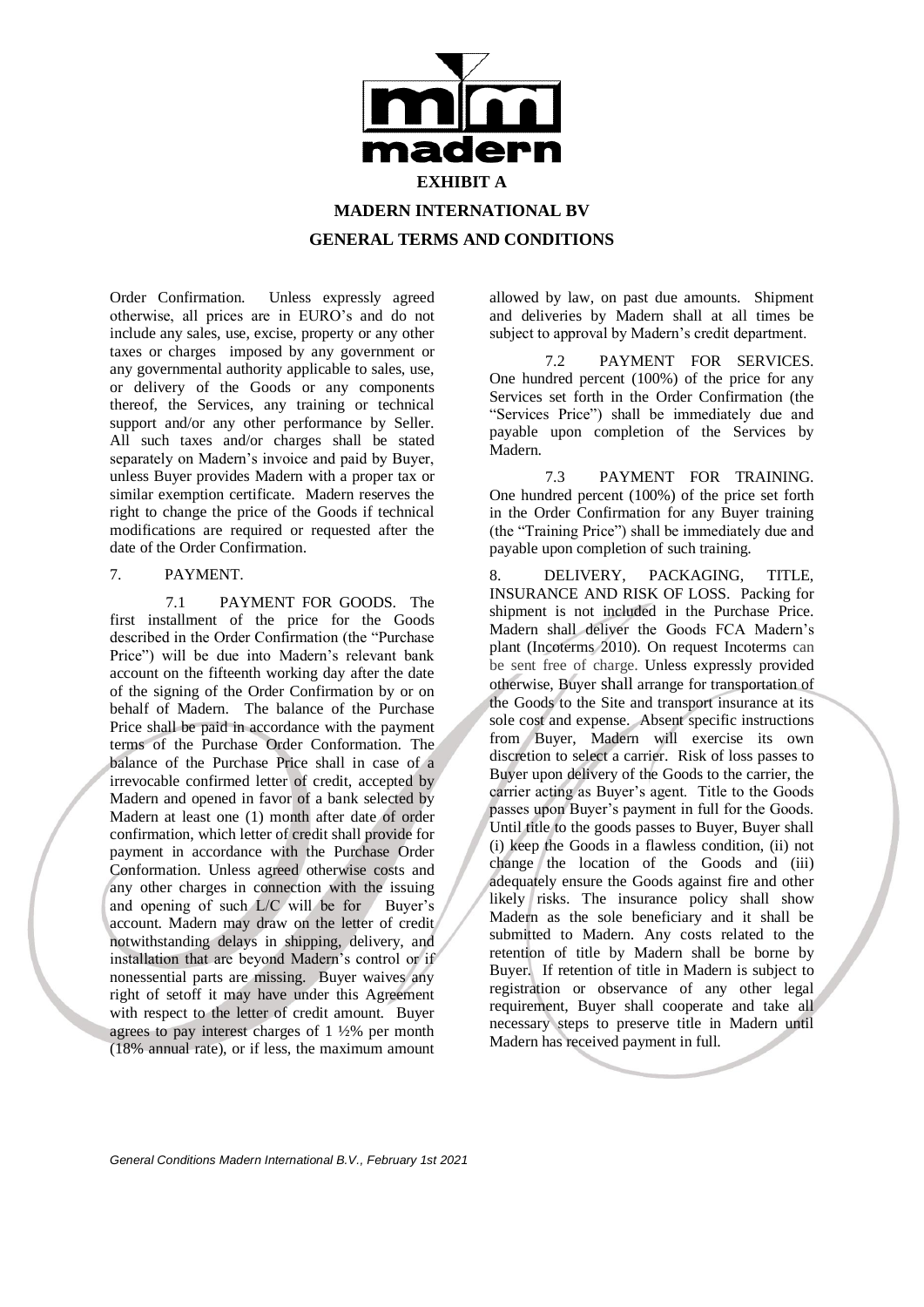

8.1 DELIVERY. Provided Buyer is not in breach of its obligations under this Agreement, Madern will deliver the Goods on the date provided in the Order Confirmation and/or within the delivery period as stated in the Order Confirmation, which period starts running on the date Madern shall have received from Buyer the signed Order Confirmation and any relevant payment. Madern may delay the date of delivery of the Goods by notifying Buyer that Madern will be unable to perform timely its delivery obligations due to any cause beyond Madern's reasonable control or if technical modifications are required or requested by Buyer after the date of Order Confirmation. Any such delay shall not be a breach of this Agreement, provided that Madern takes reasonable steps to effect delivery of the Goods as expeditiously as possible thereafter.

#### 9. LIMITED WARRANTY.

9.1 GOODS WARRANTY. Subject to the conditions set forth herein, Madern warrants to Buyer that for the one (1) year period commencing upon the Acceptance Date, the Goods will be free from defects in material, workmanship and design and will perform in accordance with Madern's specifications under normal use/service and in accordance with information provided by Madern. Madern's sole obligation, and Buyer's sole and exclusive remedy, under this limited warranty is to repair or replace or refund the purchase price of, at Madern's option and expense, any Goods or component thereof that is defective in material, workmanship, or design provided that (a) Buyer has promptly notified Madern of such defects before the end of the Warranty Period and (b) Buyer promptly returns the defective Goods or component(s) thereof to Madern within the Warranty Period.

Buyer shall prepay and bear the risk and cost of transportation from Buyer to Madern of any such returned Goods or component(s). Madern shall bear the risk and cost of transportation from

Madern to Buyer of any such repaired or replacement Goods or component(s). Any repaired or replaced Goods shall be warranted again once as provided in this Section for one (1) year. Madern shall at its sole option extend or assign to Buyer any warranties offered by third parties on such repaired and/or replaced products of such third parties incorporated within the Goods and sold by Madern to the Buyer.

9.2 ADDITIONAL CONDITIONS. The warranties contained herein shall not apply to any Goods or component thereof that (i) has been altered or changed after delivery by Madern; (ii) has been installed, repaired, serviced or maintained by personnel not adequately trained to repair or service such Goods; (iii) has been used in conjunction with any equipment, components, parts or assemblies, other than any such equipment, components, parts or assemblies approved for use in writing by Madern; (iv) has not been stored, installed, used, repaired or maintained in accordance with Madern's specifications; (v) has been damaged by Buyer, a third party or Force Majeure Event (as defined below); or (vi) does not function properly due to defects in or malfunctions of Buyer's other equipment or does not function properly due to normal wear and tear.

9.3 DISCLAIMER. THE FOREGOING WARRANTIES ARE EXCLUSIVE AND IN LIEU OF ALL OTHER WARRANTIES, WHETHER EXPRESS OR IMPLIED, EITHER IN FACT OR BY OPERATION OF LAW, STATUTORY OR OTHERWISE INCLUDING ANY WARRANTY OF MERCHANTABILITY OR FITNESS FOR A PARTICULAR PURPOSE. In particular, but without prejudice to the generality of the foregoing, Madern does not warrant that the products will meet the Buyer's requirements, or will operate in combination with other systems or hardware that the Buyer selects. Madern does not authorize anyone, including but not limited to,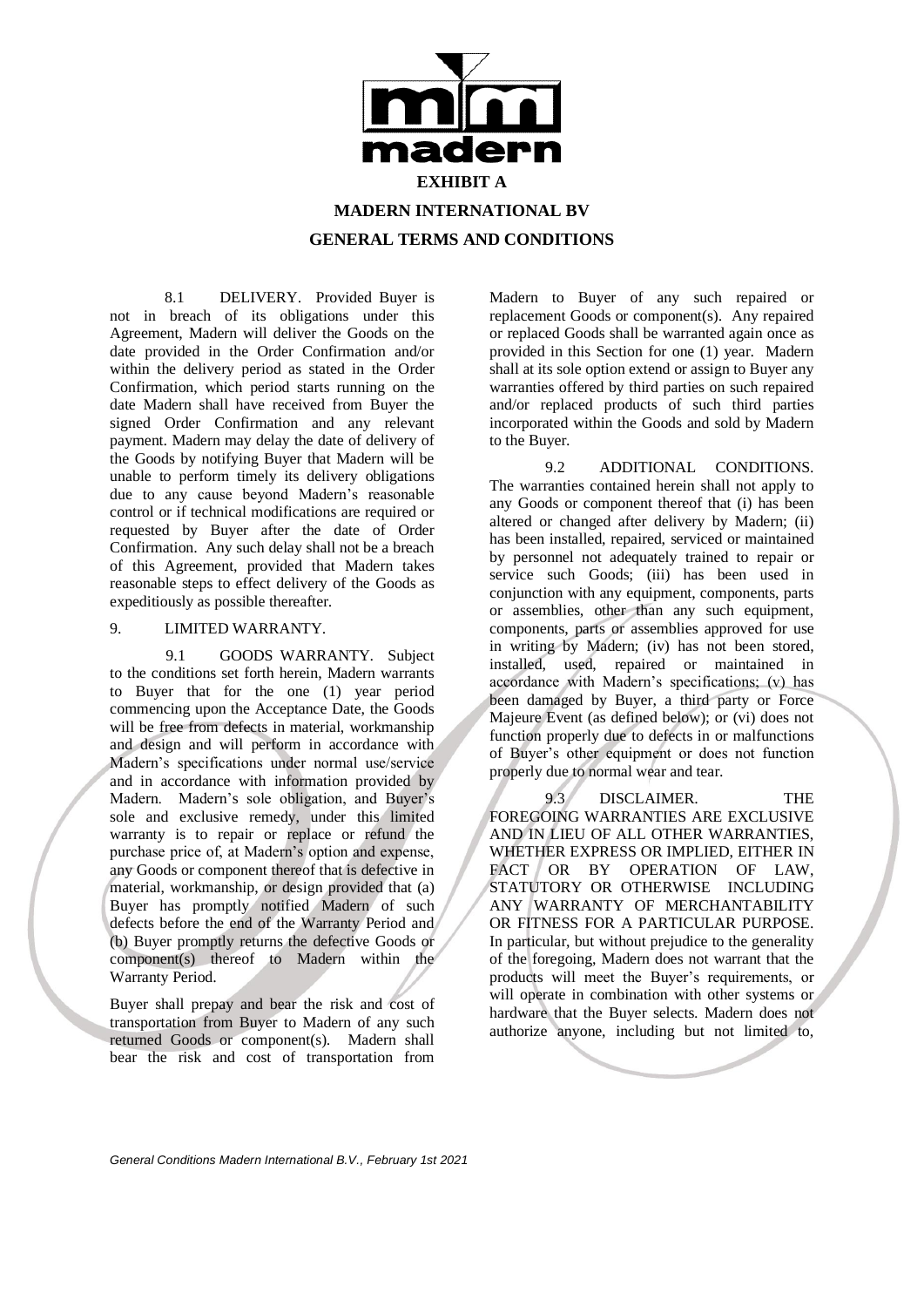

# **MADERN INTERNATIONAL BV**

## **GENERAL TERMS AND CONDITIONS**

Madern employees, agents or representatives to make a warranty on Madern's behalf.

9.4 When the defect(s) have not been successfully remedied :

(a) the Buyer is entitled to a reduction of the purchase price in proportion to the reduced value of the Product, provided that under no circumstances shall such reduction shall exceed 15 percent of the purchase price or

(b) where the defect is so substantial as to significantly deprive Buyer of the benefit of the agreement , the Buyer may terminate the agreement by written notice to Madern. The Buyer is then entitled to compensation for the loss he has suffered up to a maximum of 15 percent of the purchase price.

10. TRAINING. Madern shall provide, or cause to be provided, any training specified in the Order Confirmation on the terms and conditions set forth therein and in any Exhibit and/or other document attached thereto.

#### 11. SOFTWARE.

11.1 LICENSE. In the event and to the extent any of the Goods contain or are sold with Software, Buyer acknowledges and agrees that such Software is sold to Buyer subject to the terms and conditions of either the applicable software provider's license agreement between Buyer and a third party software provider or the relevant terms and conditions in the Agreement with Madern. Madern will undertake that for each such Software program a relevant license is granted by the third<br>party licensor, along with any printed licensor, along with any printed documentation that is part of the Software. Unless otherwise agreed in writing, Madern retains the copyright and all industrial property rights in the offers made by it and in the designs, pictures, drawings, models (including trial models), software and the like provided by it.

11.2 SOFTWARE. Buyer shall not duplicate, modify or make copies of the software unless Madern agrees in writing.

11.3 DISCLOSURE. Buyer is aware that the software made available contains confidential information and trade secrets pertaining to Madern and/or its licensors. Buyer undertakes to keep the software secret, not to disclose them or to provide them for use to third parties and to use them solely for the purpose for which they were made available. Third parties shall also be taken as including all persons employed in the Buyers organization not having a need to use the software.

11.4 MODIFICATION. Buyer shall not be permitted to delete or modify any indication of copyright, trademarks, trade names or other rights of intellectual or industrial property from the software, including indications concerning the confidential nature and secrecy of the software.

11.5 NON-EXCLUSIVE RIGHT. Madern grants Buyer a non-exclusive right to the use of the software for internal purposes within the meaning of article 11.6.

11.6 RESTRICTIONS. Buyer shall at all times strictly observe the restrictions on use agreed between the parties. Without prejudice to the other provisions in the Madern General Terms and Conditions of sale, the right of use shall relate solely to the right to load and run the software.

11.7 RIGHT OF USE. The right of use is not transferable. Buyer is not permitted to sell, rent out or sublicense the software and carriers on which it is recorded or to grant restricted rights on them or make them available to a third party in whatever manner and for whatever purpose, even if the third party in question uses the software exclusively on behalf of Buyer, unless Madern provides prior written approval thereto. Buyer will not modify the software and will not use it for the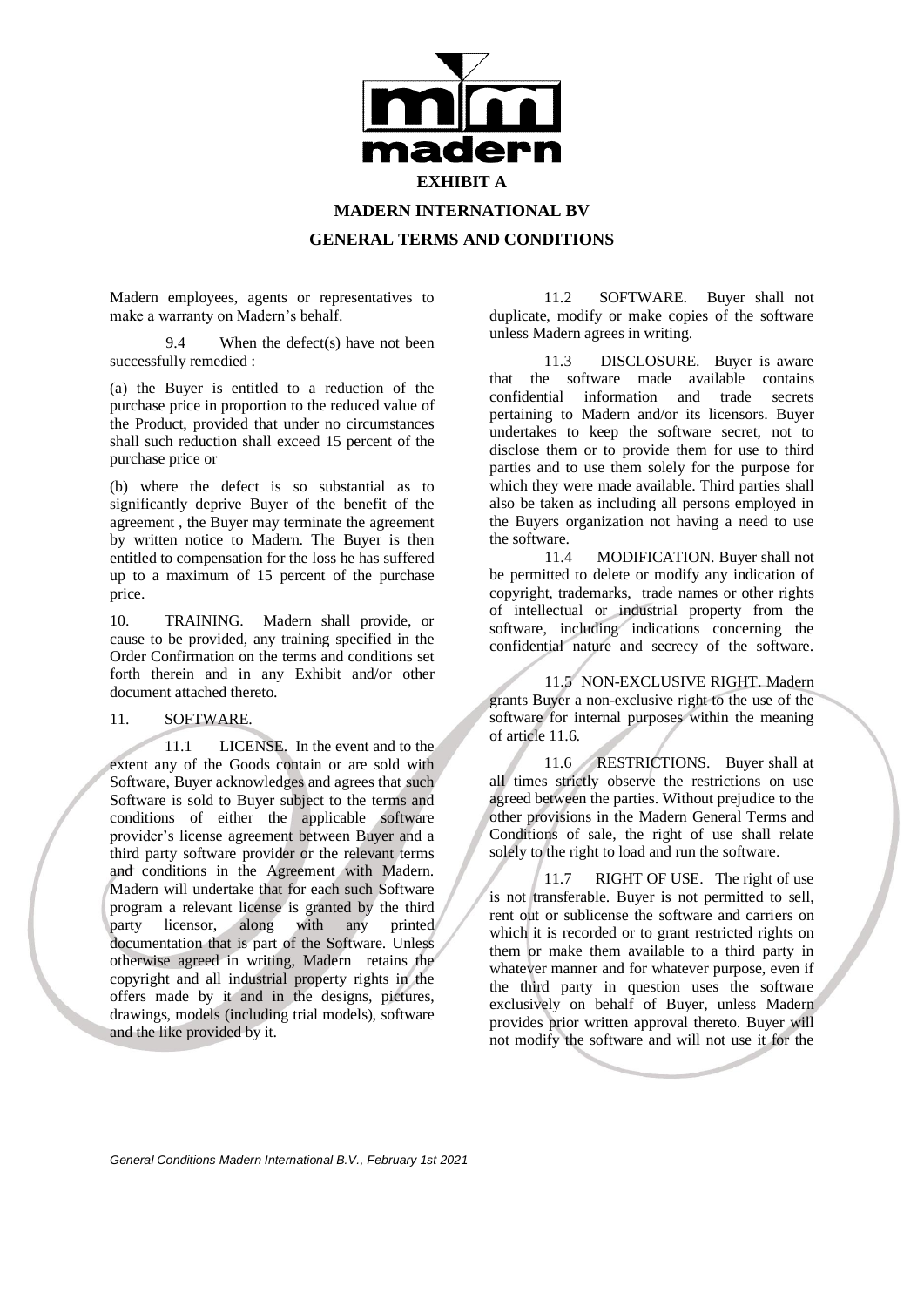

**MADERN INTERNATIONAL BV**

**GENERAL TERMS AND CONDITIONS**

processing of data on behalf of third parties (i.e. time-sharing).

11.8 RETURN COPIES. Should the right of use of the software come to an end, Buyer shall return all the copies of that software (only to be made with permission of Madern) in its possession to Madern without delay. If the parties have agreed that Buyer is to destroy the copies in question when the right of use comes to an end, Buyer shall notify Madern of such destruction without delay in writing.

 11.9 THIRD PARTIES. If and in so far as Madern provides Buyer with third-party software, the terms and conditions of those third parties shall apply to that software, replacing the provisions in these terms and conditions. Buyer shall accept the aforementioned third-party terms and conditions, including any restrictions therein concerning the use of the software, the warranties and the limitation of liability. These terms and conditions may be inspected by Buyer at Madern and the latter will send them to Buyer on request. If and in so far as the aforementioned third-party conditions are regarded as not being applicable to the relationship.

11.10 PENALTY. If the provisions of paragraph 11.2 up to and including paragraph 11.9 of this article are infringed, BUYER WILL OWE MADERN A PENALTY FOR EACH INFRINGEMENT OF EURO 5,000.00 PER DAY UP TO A MAXIMUM OF EURO 50,000.00 AFTER MADERN HAS GIVEN NOTICE OF DEFAULT. This penalty can be claimed in addition to compensation by virtue of the law.

11.11 WARRANTY. Any warranties with respect to Software shall run directly from the third party software provider to Buyer pursuant to such third party software provider's license<br>agreement. MADERN PROVIDES NO agreement. MADERN PROVIDES NO<br>WARRANTIES WITH RESPECT TO WARRANTIES WITH RESPECT TO SOFTWARE SUPPLIED TO BUYER

PURSUANT TO THIS AGREEMENT AND DISCLAIMS ALL WARRANTIES, WHETHER EXPRESS OR IMPLIED WITH RESPECT TO SOFTWARE SUPPPLIED BY A THIRD PARTY SOFTWARE SUPPLIER. ALL WARRANTIES OF MERCHANTABILITY AND FITNESS FOR A PARTICULAR PURPOSE ARE HEREBY EXCLUDED WITH RESPECT TO ANY SOFTWARE.

12 PATENTS-LICENSES. The Buyer declares that it is the due owner, licensee,

holder or authorized user of the patents, licenses, processes, trademarks, designs or models necessary for the purpose of the manufacturing of the Goods by Madern. Buyer also declares that no infringements of patents, processes, trademarks, designs or models will apply on the final products manufactured by the Buyer with the Goods supplied by Madern. Should suits for infringement of patents, processes, trademarks, designs or models be substitute for Madern in any proceedings and to protect and hold Madern harmless from and against any liability incurred, without limitation, it being specified that Madern shall nevertheless approve the means of the defense and the choice of the attorney or attorneys. Should the Buyer's substitution in proceedings not be possible or desired by Madern, the Buyer agrees to provide legal assistance to Madern for its defense, and to bear all costs resulting therefor including the amounts resulting from court orders issued against Madern, as well as all the expenses incurred by Madern in connection with the proceedings.

13. CONFIDENTIAL NFORMATION. All information and documentation supplied hereunder that is not in the public domain, is neither independently developed by Buyer nor received from a third party not under an obligation of confidence, shall be treated by Buyer as confidential and the property of the disclosing party. Such information and documentation shall not be disclosed to third parties nor used other than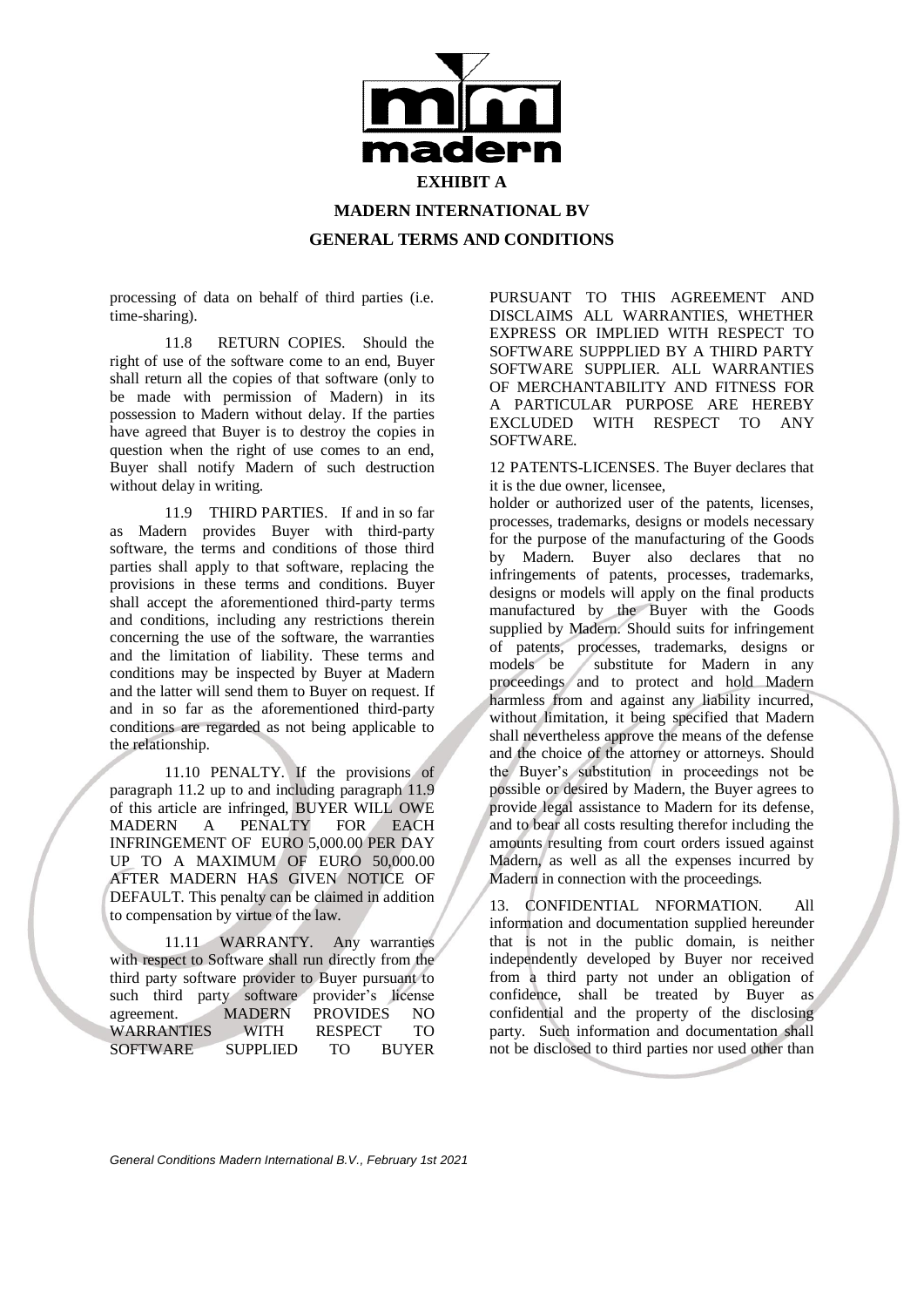

for the Goods, which are the subject of this Agreement without the prior written consent of the disclosing party.

14. LIMITATIONS OF DAMAGES. Except where damages are expressly provided for under this Agreement, Buyer may claim damages for breach of contract from the other party only upon termination for default. IN NO EVENT SHALL MADERN BE LIABLE FOR ANY SPECIAL, INCIDENTAL, INDIRECT, PUNITIVE OR CONSEQUENTIAL DAMAGES , OR ANY DAMAGES FOR LOSS OF BUSINESS. DAMAGES FOR LOSS PROFITS, BUSINESS INTERRUPTION, OR ANY PECUNIARY LOSS ARISING OUT OF OR IN CONNECTION WITH THIS AGREEMENT, THE OPERATION OR USE OF OR INABILITY TO OPERATE OR USE THE PRODUCTS ACQUIRED PURSUANT TO THIS AGREEMENT OR THE PROVISIONS OF OR FAILURE TO PROVIDE SUPPORT OR OTHER SERVICES, REGARDLESS OF THE FORM OF ACTION, WHETHER IN CONTRACT, TORT (INCLUDING NEGLIGENCE, ERROR, MISTAKE OR OMISSION ON THE PART OF MADERN, ITS AFFILIATES, SUBSIDIARIES, EMPLOYEES , AGENTS, CONTRACTORS, OR SUPPLIERS) STRICT LIABILITY OR OTHERWISE, EVEN IN THE EVENT MADERN HAS BEEN ADVISED OF THE POSSIBILITY OF SUCH DAMAGES.

The limitation on liabilities in this Section is independent of and in addition to other provisions in this Agreement relating to remedies or liabilities and shall be enforceable even if such other provisions are unenforceable or fail of their essential purpose.

15. LIMITATION OF ACTIONS. No action, regardless of form, arising out of any claimed breach of this Agreement or obligations under this Agreement may be brought by either party more than two (2) years after the cause of action has accrued.

16. LIMITATION OF LIABILITY. Except where prohibited by law, Madern's liability for loss or damages arising out of or in connection with this Agreement, or the use or operation or the inability to use or operate the products acquired pursuant to this Agreement, or for delay or malfunction of any product under this Agreement, regardless of the form of action, whether in contract, tort (including negligence), strict liability, or otherwise shall not exceed the amount actually paid by Buyer under this Agreement. In the event that a court of competent jurisdiction should hold that the limitations of liabilities or remedies available as set forth in this Agreement or any portions thereof, are unenforceable for any reason, or that any of Madern remedies under this Agreement fail of their essential purpose, Buyer expressly agrees that under no circumstances shall Madern's total liability to Buyer or any party claiming by, through or under Buyer for any cause whatsoever, and regardless of the form of action, whether in contract, or in tort, including negligence, in the aggregate exceed the amount paid by Buyer under this Agreement.

17. **INDEMNITY.** Madern agrees to indemnify and save Buyer, its directors, officers, agents and employees harmless from and against all damage or injury (including death) to property and person resulting from the intentional or grossly negligent acts or omissions of Madern's officers, employees, agents, contractors or subcontractors in connection with the performance of this Agreement, except to the extent such damages or injury results from the intentional or negligent conduct of Buyer, its officers, employees or agents. Buyer agrees to indemnify and save Madern, its affiliates and its and their directors, officers, agents, employees, contractors and subcontractors harmless from and against all damage or injury (including death) to property and person resulting from the intentional or negligent acts or omissions of Buyer's officers, employees, agents, contractors or subcontractors in connection with the performance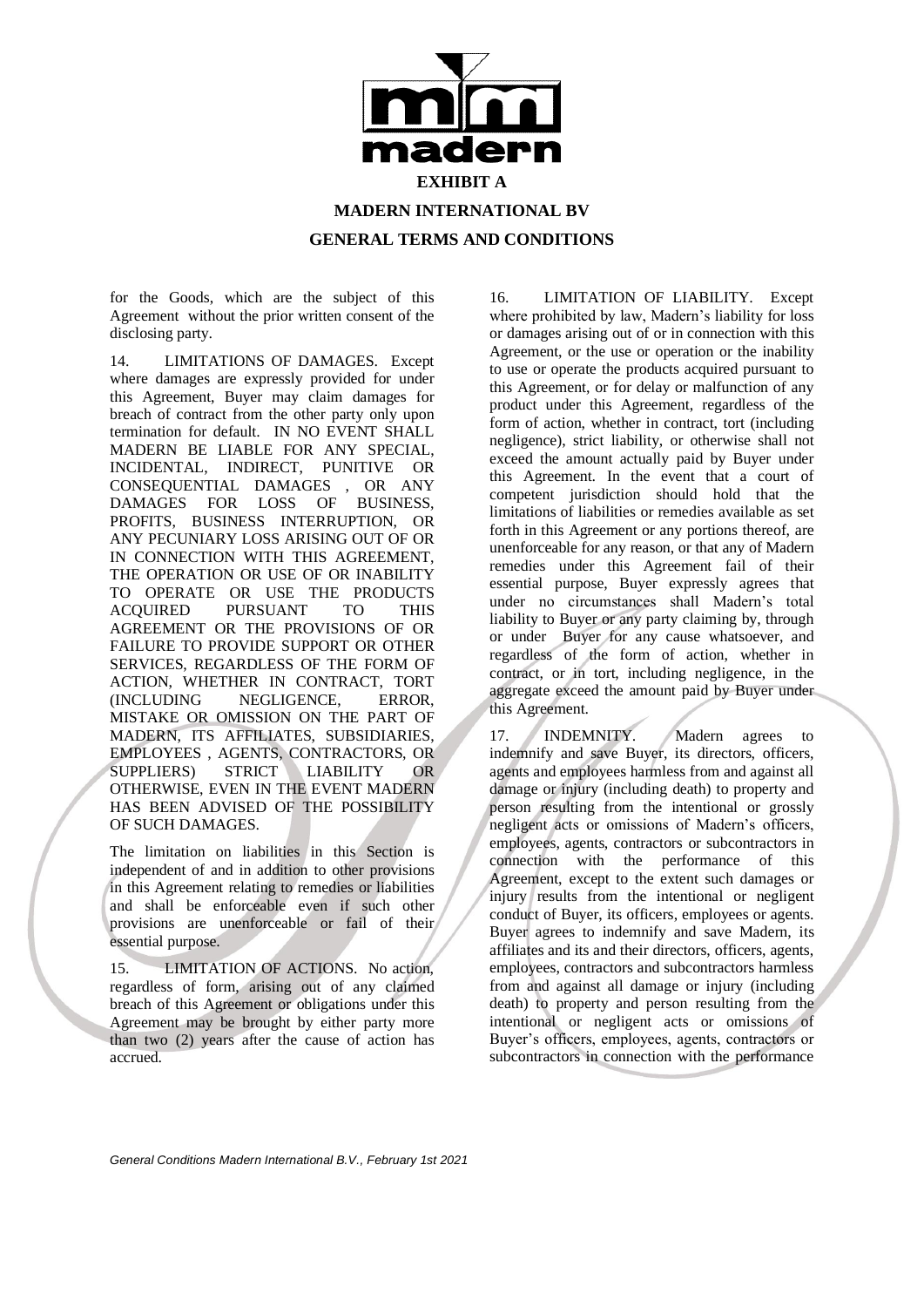

of this Agreement or from third party claims or suits to the extent resulting from product liability or other claims arising from, or in connection with, the use or operation by Buyer, its employees, agents, or contractors of the Goods, except to the extent such damage or injury results from the intentional or grossly negligent conduct of Madern, its affiliates, or its or their officers, employees, agents or contractors.

18. FORCE MAJEURE. Neither party shall be liable for any delay or failure to perform hereunder due to conditions beyond its reasonable control including, but not limited to: acts of God; fires; floods; earthquakes; wars, terrorism; riots or sabotage; accidents; strikes; freight embargoes or transportation delays; shortage of labor; inability to secure transportation, material equipment, or containers on account of shortages; and any future laws or acts of any governmental authority having jurisdiction ("Force Majeur Events").

19. GOVERNING LAW; DISPUTES. The rights and obligations of the parties pursuant to the Agreement shall be governed by and construed in accordance with the laws of the Kingdom of the Netherlands, without reference to its conflicts of law principles and without respect to the United Nations Convention on Contracts for the International Sale of Goods.

Unless settled amicably any dispute between the parties will be fully and finally settled by the relevant courts having jurisdiction in Rotterdam , The Netherlands or – in claimants option - by Arbitration through an arbitration tribunal of three arbitrators, appointed and acting in accordance with the Rules of the Netherlands Arbitration Institute .

Both parties irrevocably submit, consent, and waive any objection to the jurisdiction of such court of law or court of arbitration.

20. ASSIGNMENT. Buyer may not assign (except to a wholly owned subsidiary or as

otherwise permitted herein) its rights or obligations hereunder, without Madern's prior written approval, which shall not be unreasonably withheld. Madern may subcontract portions of its work hereunder, provided that Madern will be responsible as if it had performed the work itself.

21. ENTIRE AGREEMENT. Without prejudice to the provisions of article 2 hereof the Order Confirmation, these General Terms and Conditions and any other Exhibits attached to the duly signed Order Confirmation together constitute the entire understanding between the parties relating to the subject matter hereof and supersede all previous communications, representations or agreements, either oral or written. No representations or statements of any kind made by any representative of Madern not stated herein shall be binding on Madern.

22. WAIVER OF BREACH. A waiver by any party hereto of a breach of any provision of this Agreement shall not operate or be considered as a waiver of any subsequent breach by any party.

23. NOTICES. All notices or other documents which are required or permitted to be sent by this Agreement shall be personally delivered, sent by certified or registered mail, or sent by reputable overnight delivery service, or by telecopier (with confirmation sent by reputable overnight delivery service unless receipt of the telecopy is confirmed), in all cases with postage or charges prepaid, to the parties entitled to receive such notices at the addresses set forth on the signature page hereto, or at such other address as such party is directed to send notices by a notice given in conformity with the requirements of this Section. Any such notice shall be deemed to have been received (i) if mailed by certified or registered first class mail on the fourth business day after the post-marked date thereof, (ii) if sent by overnight delivery service on the day following delivery of the notice to the delivery service, (iii) if delivered by personal delivery, at the time it is delivered, or (iv) if sent by